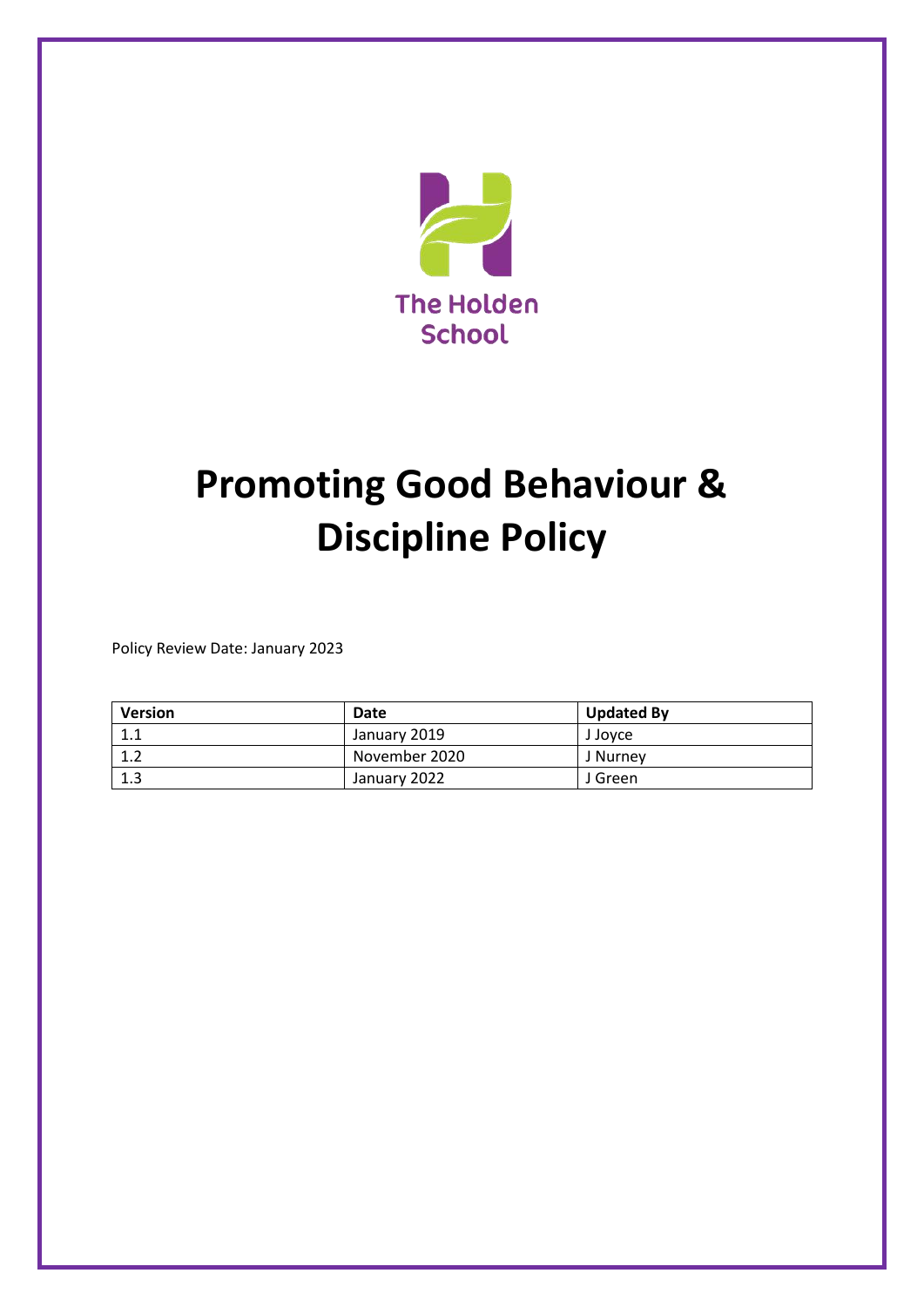## **Contents**

| 1.  | Statement of Principles, Values, Aims and Objectives                                                                                                                                         |
|-----|----------------------------------------------------------------------------------------------------------------------------------------------------------------------------------------------|
| 2.  | Principles and Values that Underpin this Policy                                                                                                                                              |
| 3.  | The Objectives of this Policy<br>3.1 Review                                                                                                                                                  |
| 4.  | Head of Service Responsibilities and the<br>Legislative Framework                                                                                                                            |
| 5.  | Creating a Positive and Structured Environment                                                                                                                                               |
| 6.  | Relationships                                                                                                                                                                                |
| 7.  | Challenging Behaviour and Children and Young People with Social,<br>Emotional, Mental Health and Communication Difficulties (SEMH/ASC)                                                       |
| 8.  | Pastoral and Pupil Support                                                                                                                                                                   |
| 9.  | The Use of Restrictive Physical Interventions at The Holden School<br>9.1 Safe space/sensory rooms:<br>9.2 Pupil Passports:<br>9.3 Post incident support (staff/student):<br>9.4 Complaints: |
| 10. | <b>Rewards and Sanctions Statement</b>                                                                                                                                                       |
| 11. | Positive Behaviour Re-enforcement System and Sanctions                                                                                                                                       |
| 12. | <b>Expected Standards of Behaviour</b>                                                                                                                                                       |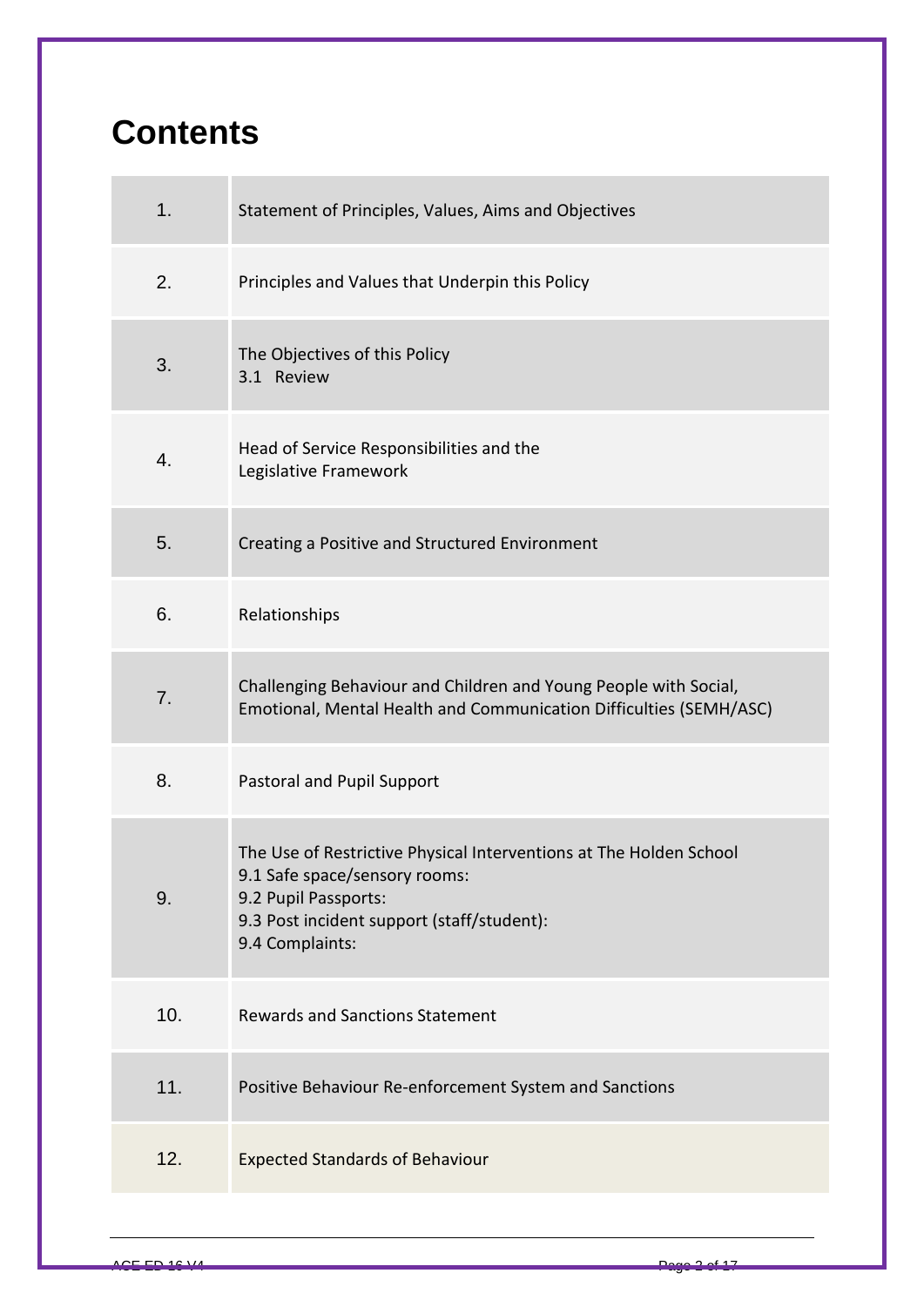## **1. Statement of Principles, Values, Aims and Objectives**

At the Holden School we aim to promote positive social, emotional and behavioural change in our children and young people through a supportive, consistent therapeutic approach across education, based on the needs of our children and young people. Our Positive Behaviour Recognition Approach is based on holistic person-centered psychotherapeutic approach to the development of our children and young people based on current theories and effective, evidence based, methods of teaching.

The Holden School admits vulnerable children and young people who experience significant barriers to learning due to severe and complex learning difficulties and disabilities, autistic spectrum condition, associated medical and health needs and mental health needs.

Many of our children and young people exhibit and display behaviours that act as barriers to learning and inclusion. An integral part of our holistic strategies is to overcome these barriers. We aim to provide a consistent, supportive and well supervised environment where children and young people feel safe and secure and reach their potential through building positive relationships.

## **2. Principles and Values that Underpin this Policy**

The policy, practice and procedures aim to reflect and demonstrate the importance of the school's commitment to promoting the entitlement of children and young people to the highest quality of education, care, health and therapy. The philosophy and ethos of the school reflects acceptance and respect for all children and young people irrespective of their age, sex, religion, disability, ethnicity, sexual orientation, gender identity and gender reassignment or immigration status and includes a clear set of values that are seen to be important within the school and wider community. They are as follows:

- To value each other and our community
- To listen to each other and ask for help when we need it
- The promotion of mutual respect, acceptance, trust and honesty
- To develop and encourage self-confidence, self-worth, self-discipline and ultimately independence
- To proactively manage and de-escalate challenging and unacceptable behaviours
- To implement holistic, integrative and consistent approaches which promote positive behaviour; develop children and young people's understanding of self and manage behaviour fairly, effectively and encourage young people to achieve their potential
- To promote the development of independent regulation and positive occupations
- To establish and consistently apply clear and obvious boundaries, to ensure children and young people's safety, security and well-being
- To work in partnership with all stakeholders, to promote positive behaviour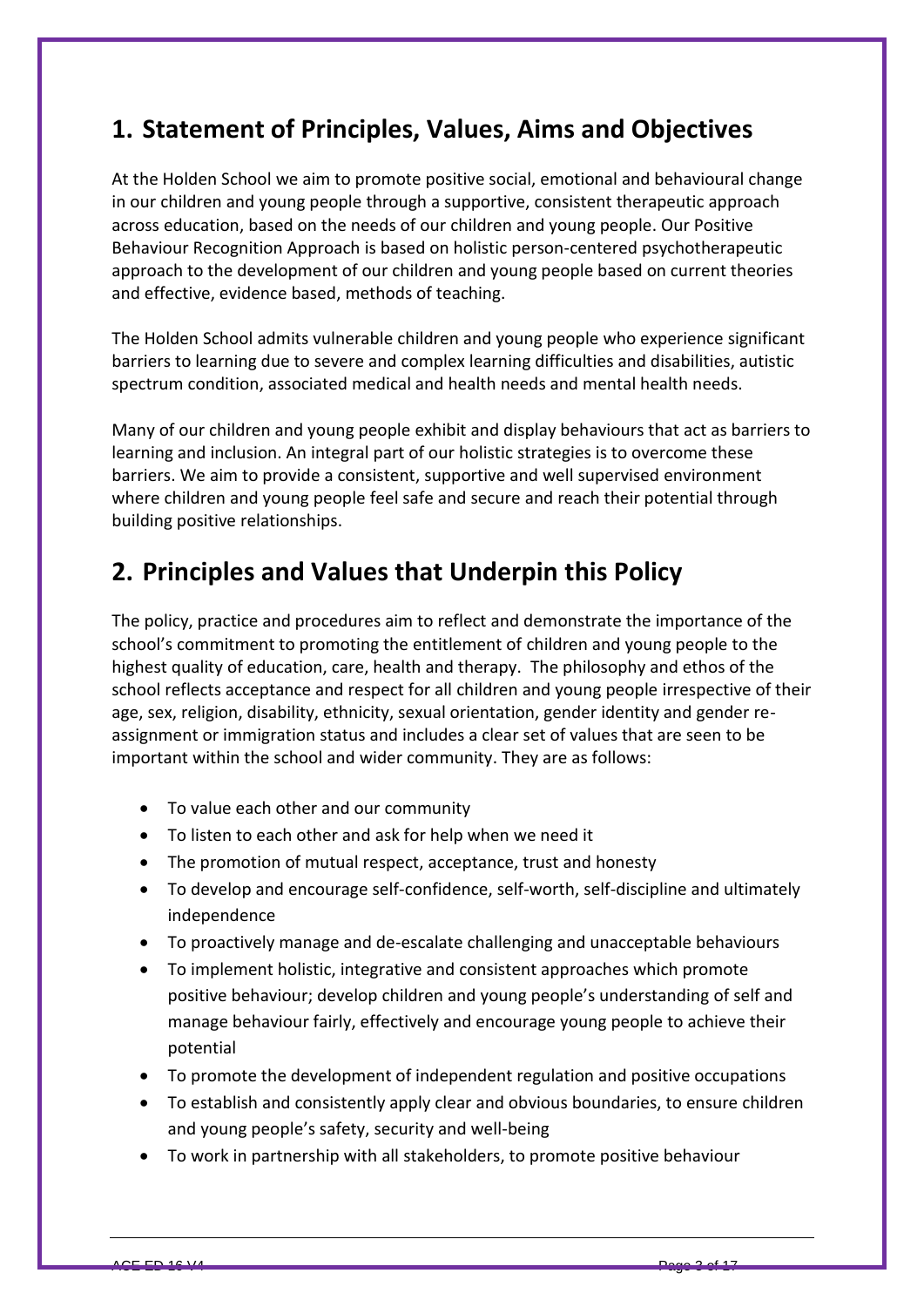- To apply rules reasonably and fairly, to use none-punitive sanctions effectively and proportionately in relation to the age, needs and ability of the child or young person, or any religious requirements affecting them
- To develop and reinforce the principles of good citizenship, including the fundamentals of British values of democracy, the rule of law, individual liberty, and mutual respect for and tolerance for of those with different faiths and beliefs
- Corporal punishment is illegal in all circumstances

## **3. The Objectives of this Policy**

- To set out clearly how our principles and values can be translated into effective everyday actions
- To provide clear guidance and support to all staff
- For staff to provide leadership and positive role models to children and young people
- To promote good behaviour and make positive change for our children and young people, setting them clear and achievable goals
- To expect the highest standards of educational attainment and achievement, through the development of acceptable standards of behaviour and conduct
- Children and young people should be assisted to show respect, tolerance, empathy and understanding and to demonstrate through their daily actions, a clear understanding of what is right and wrong
- To help children and young people to work with the knowledge of their rights, and be encouraged to recognise and respond to their responsibilities
- To develop and implement, coordinated and cohesive practices and procedures between home and school
- To regulate the behaviour and conduct of children and young people
- To reduce the risk/likelihood of bullying
- To comply with the standards

This statement should be read alongside key policies;

- Curriculum
- Teaching and learning, including SMSC
- Safeguarding
- Anti-bullying
- Equality and diversity
- Health and Safety, e.g. risk assessments, first aid and educational visits

#### **3.1 Review**

This policy is subject to annual review.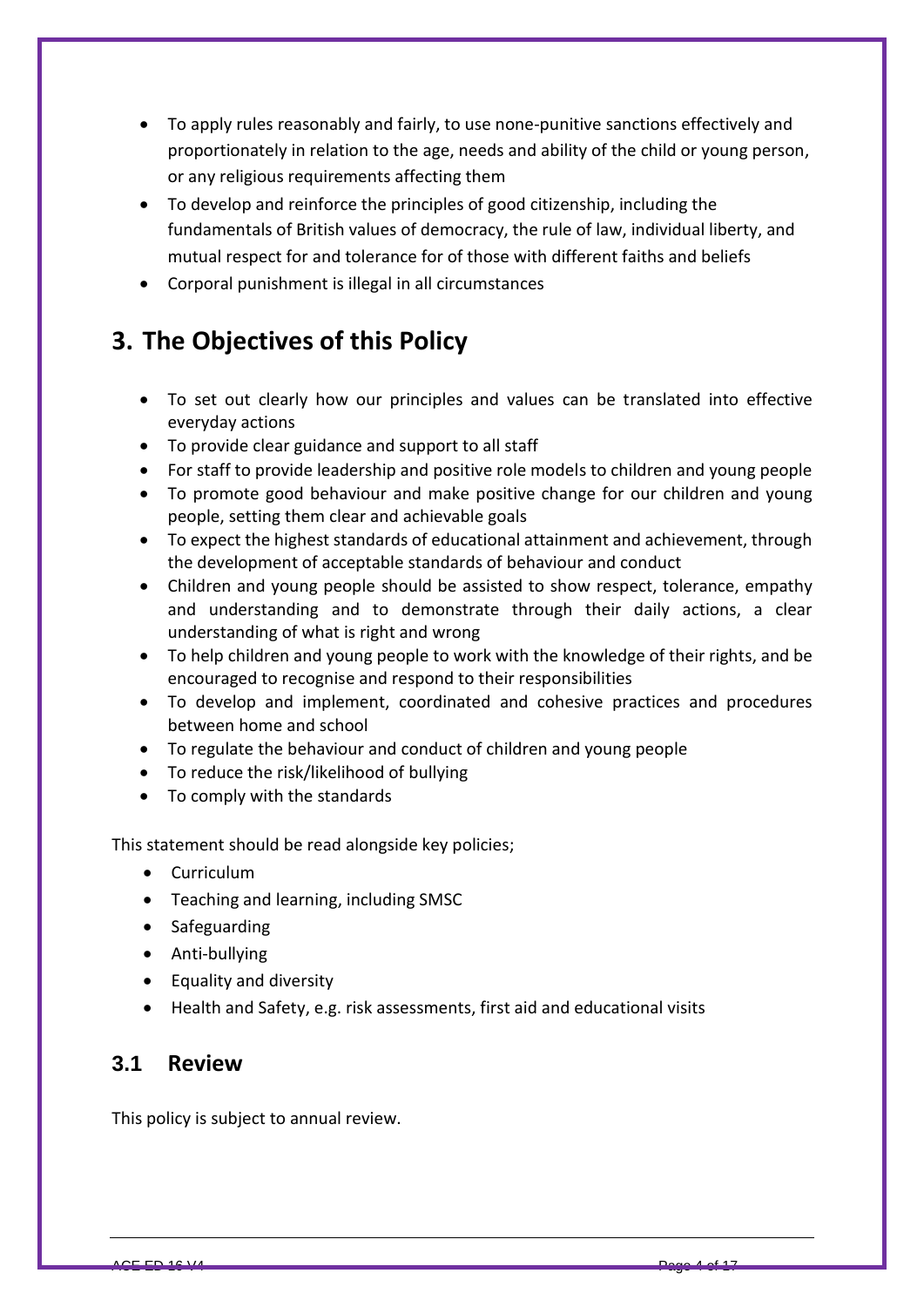## **4. Headteacher Responsibilities and the Legislative Framework**

The Headteacher of The Holden School will set out measures in the Good Behaviour and Discipline Policy, which consider the principles, values and objectives identified above and act within the legislative framework. The Headteacher must decide on the standards of behaviour expected and strategies to promote positive behaviour, and determine the rules and any disciplinary penalties for breaking them. The Headteacher will also consider measures and strategies to manage the following;

- All education staff have the power to discipline children and young people which occurs in school and in some circumstances out of school. e.g. transport and educational visits
- The screening and searching of children and young people
- The power to discipline, use reasonable force and other physical contact
- When to work with other local agencies to assess the needs of children and young people who display continuous disruptive behaviour
- To have in place an effective Safeguarding policy and procedures
- To have in place an effective anti-bullying policy
- To publish annually the Good Behaviour and Discipline Policy to Parents and Staff
- Support and pastoral care for staff accused of misconduct
- Clear guidance to all staff with regards their responsibilities to manage children and young people positively and have the power to discipline where children and young people behave inappropriately either in or outside school

The legislative framework, Head of Services are required to consider;

- The Children's Act 1989
- Education Act 2011
- Education and Inspection Act 2006 Section 90 and 91
- The Education Act 2002, Section 175
- Education (Independent School Standards) (England) Regulations 2010 (Amended) (England) Regulations 2014
- EU Convention on the Rights of the Child 1989
- Equality Act 2010
- The Human Rights Act (1998)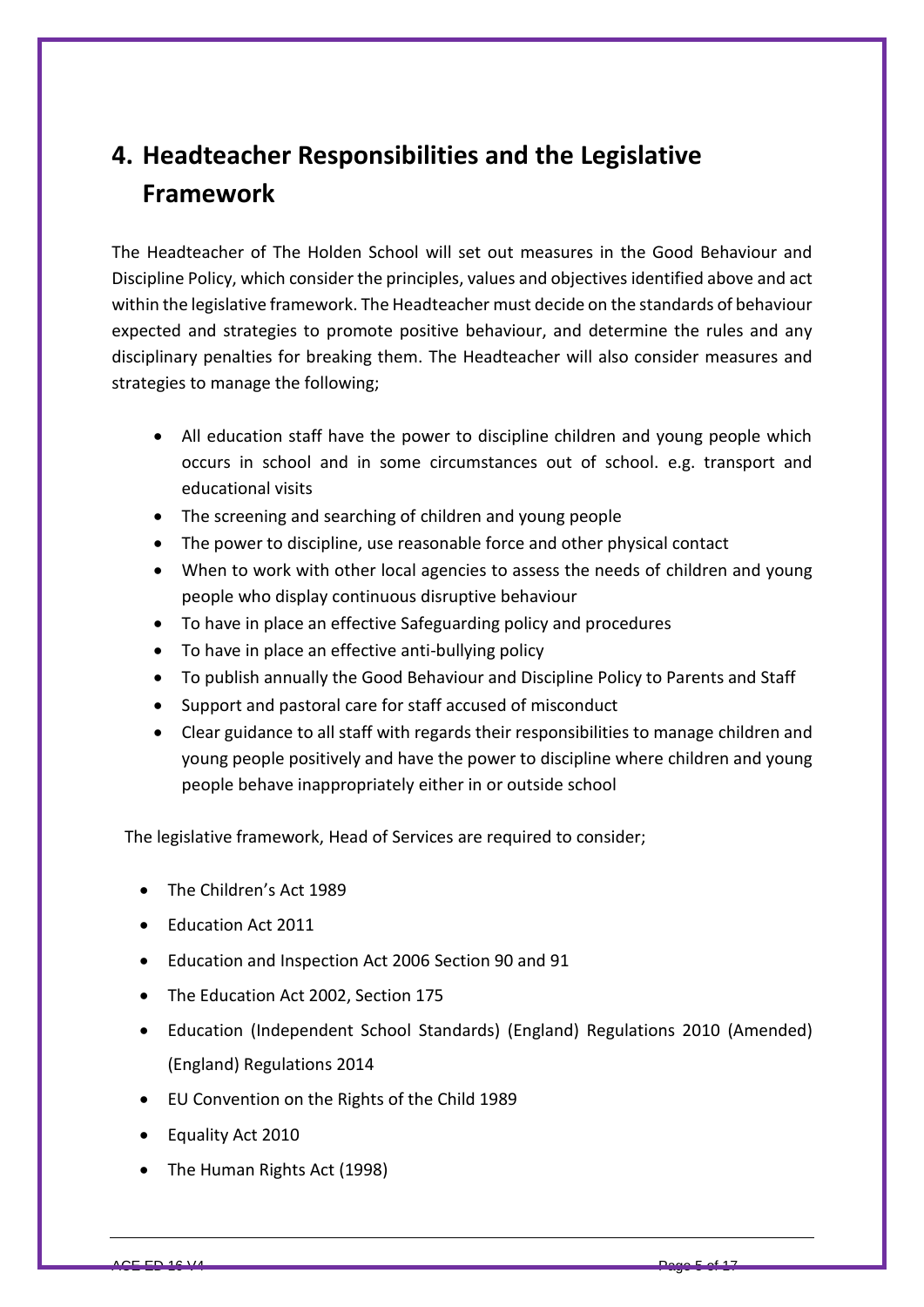- Guidance on the Use of Restrictive Physical Interventions for Staff Working with Children and Adults who Display Extreme Behaviour in Association with Learning Disability and/or Autistic Spectrum Disorders July 2002
- OFSTED Summary Report Managing Challenging Behaviour (2005)
- DfES Guidance The Use of Force to Control or Restrain Pupils 2007
- DfES Guidance on Use of Reasonable Force (July 2013)
- DfE Advice for Headteachers and School Staff; Behaviour & Discipline in Schools(2016)
- Independent School Standards (2014)
- DfE 'Working together to safeguard children'2015 and 'Keeping Children Safe in Education' 2019

## **5. Creating a Positive and Structured Environment**

The principle function of The Holden School is to provide a safe, secure and caring environment where expectations and achievements are high and children and young people realise their full potential in all areas of their development; academic, physical, emotional, spiritual, moral, social and independence. In order to create an environment in which children and young people feel safe and secure and in which there is an ethos of achievement through endeavor, it is essential that there is nurture, care and support balanced with consistent order and discipline. Children and young people through the School Council should play an active part in the review of the Behaviour Policy.

We aim to promote politeness, courtesy and respect between all members of the The Holden School community, adults and children.

Whilst the principles and procedures contained in this policy document will be applied equally to all children and young people, each student at The Holden School is an individual and will be at different stages of intellectual, physical, social, emotional and moral development. We will therefore use rewards, natural consequences and positive behaviour recognition system as appropriate to the unique individual needs of each student. This reflects the whole ethos of the school in treating children and young people as individuals and tailoring our work to meet individual needs through Pupil Passports, Wellbeing plans and All About Me's.

The main emphasis at The Holden School is not on making and enforcing rules but rather on creating an ethos of respect and consideration for others and an environment where people help and support each other. Where rules are in place they are designed to promote a positive teaching and learning environment; to ensure health, happiness and safety of the children and young people; or are related to consideration for themselves and others.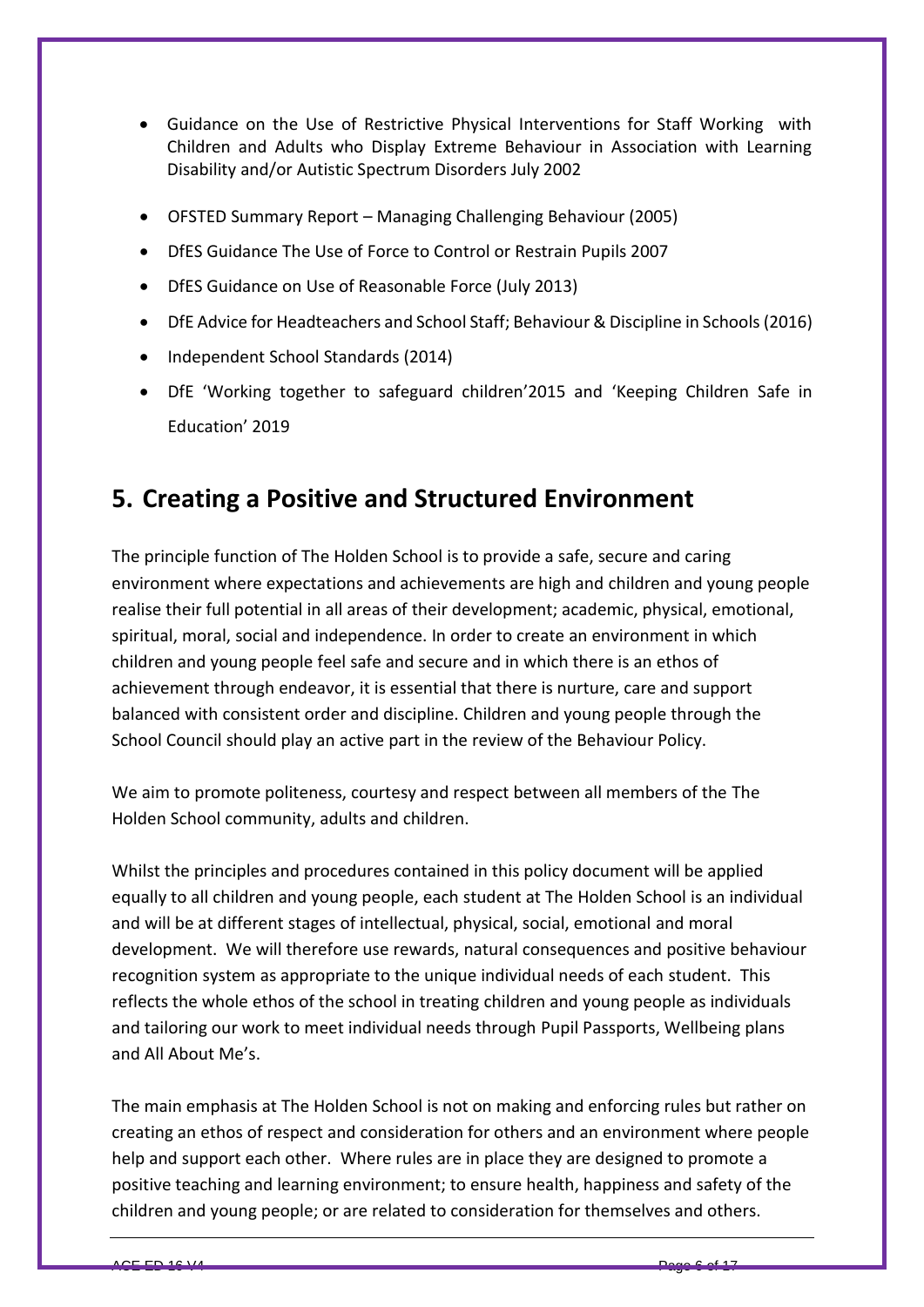Staff will positively intervene, applying a range of supportive strategies, use of natural consequences or sanctions in circumstances where a young person's behaviour is likely to prejudice a positive teaching and learning environment; the health and safety of the children and young people and adults; or show lack of consideration for others and impact on their learning.

The school primarily seeks to create a warm and caring environment where children and young people learn to trust adults. In order to provide security for individuals and the school to promote personal development, children and young people need to develop an appreciation of the limits on their behaviour set by society and their community.

Children and young people need support and alternative communication strategies to understand the implications for breaching these rules. A clear framework of authority facilitates the development of inner self-discipline and maturity. As maturity or responses develops a greater diversity of trust, independence and autonomy should be possible. Informed choices are more probable. A carefully structured environment is fundamental in bringing this about.

Well planned teaching and learning should encourage acceptable behaviour within a formal learning situation, facilitating achievement and raising children and young people' selfesteem and self-confidence.

## **6. Relationships**

The principle reward and encouragement for any student is the positive attention and frequent expression of approval and support by the adults around them. The progress and development of children and young people principally rely on the positive relationships they develop with significant adults in their lives. The Holden School encourages positive behaviour through a mixture of high expectations, clear policy, the positive behavior recognition system across the school environment and an ethos which fosters discipline and mutual respect between children and young people, and between staff and children and young people.

Children and young people will test and challenge relationships, therefore adults responsible for them require the ability to sensitively, firmly and confidently manage the adult/student relationship. Empathy, trust and consistency are all important in building relationships and influencing children and young people in making appropriate choices about their life and development.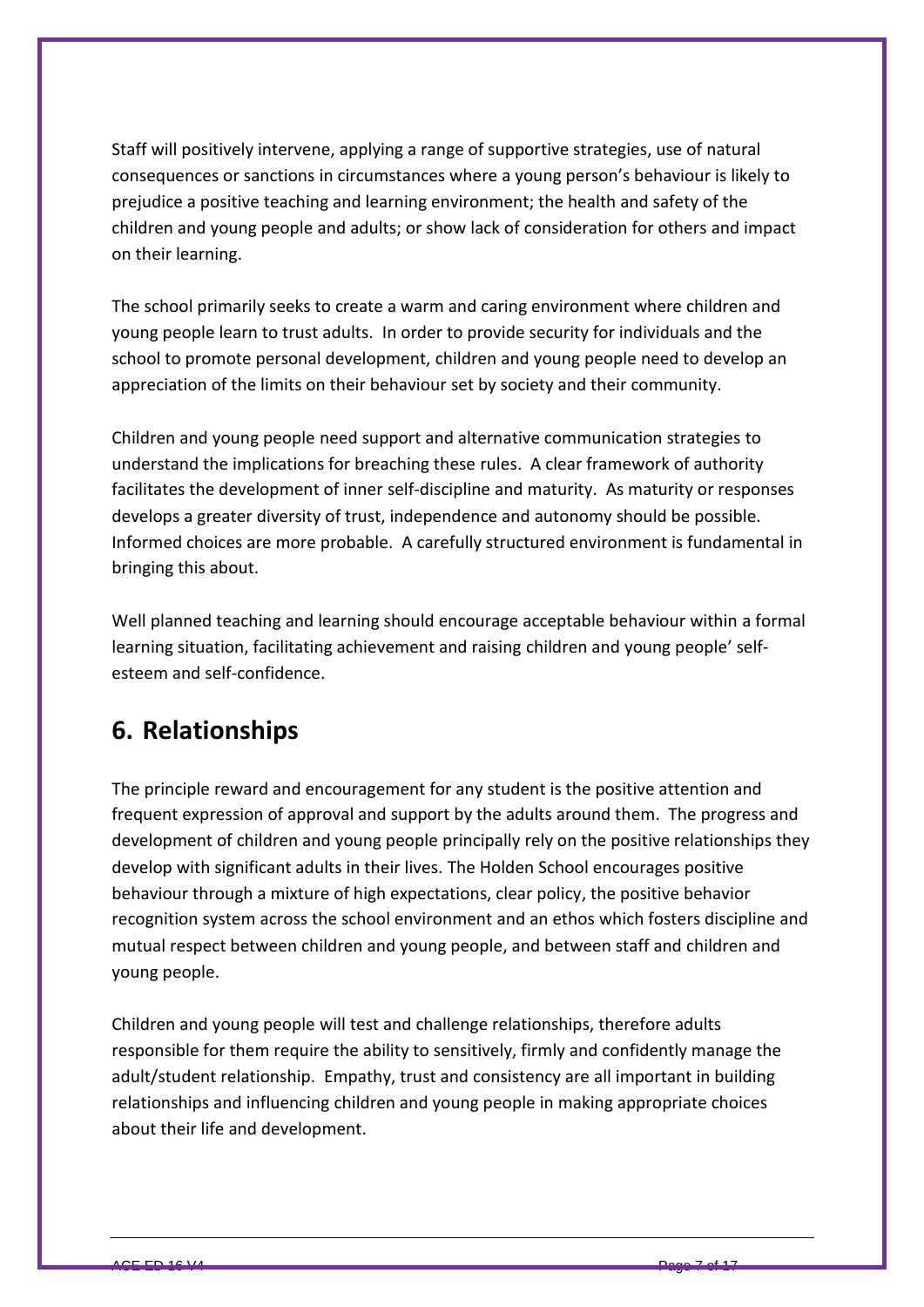Equally important is the expectations adults have of children and young people, which should be regularly explained and reinforced, in relation to their behaviour, learning, personal and social development.

Target setting is a useful tool to involve the student, develop their understanding and facilitate positive engagement. Adults need to assess and evaluate the developmental phase the student is functioning at to communicate, rationalise and provide guidance through the relationship to move the student on in developing social responsibility. Students are aware of their targets they are working towards and these are discussed daily in class.

## **7. Challenging Behaviour and Children and young people with Social, Emotional, Mental Health and Communication Difficulties and Disabilities (SEMH/ASC)**

Children and young people with social, emotional, mental health and communication (SEMH/ASC) needs are statistically more likely to exhibit behaviours which challenge those around them and the settings which educate and care for them. One of the reasons for this is that these children and young people generally experience much greater difficulty in expressing their feelings, needs and choices.

The Holden School adopts the following general approaches to reduce the likelihood of such behaviours occurring or developing:

- Teaching and learning that at least is consistently good
- Teaching and learning that is relevant, differentiated to meet the needs, aptitudes and abilities of the children and young people
- Communication schedules and alternative communication strategies used across the school in line with recommendations from a Speech and Language Therapist
- The opportunity to make meaningful choices, though limited to not overload for frequent breaks from formal learning
- Careful attention to physical, independence, sensory and emotional needs in line with recommendations from an Occupational Therapist
- Experiences and activities which are appropriately stimulating
- Careful management of the environment, including the setting conditions and triggers for behaviours including encouraging a low arousal environment
- Warm and caring relationships with adults and their influence and impact
- Structure, predictability and consistency in daily routines
- Clear and explicit boundaries and rules within the learning environment through none negotiable and negotiable boundaries
- Regular explanation of the school rules and expectations
- Clear warnings to student that their behaviour is a cause of concern
- Use of 5 and 10 minute reflective interventions following negative behaviours that are not acceptable according to the school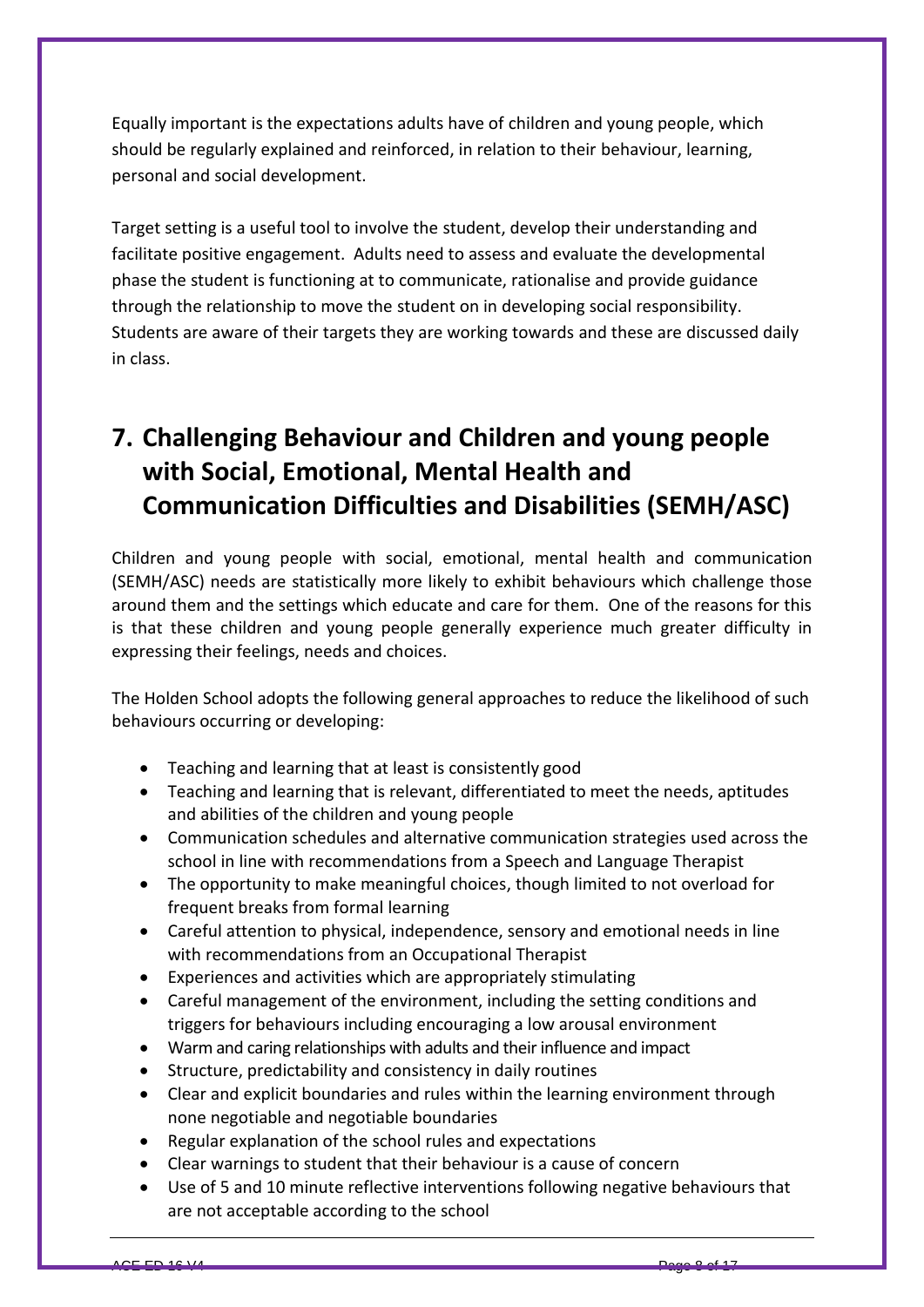- Restorative justice and collaborative decision making between staff and student to look at altering negative behaviours
- The use of the Positive Behaviour Recognition System across the school environment
- The use of the ALERT programme visuals and language used across the school to encourage development from mutual to independent emotional regulation.
- Rewards and sanctions consistently and fairly applied in line with the policy, and where relevant to the S.E.N of children and young people

Children and young people and staff are supported in managing and reducing challenging behaviour by the Pastoral and Therapy Teams, including therapists from the OFG Hub, Pastoral Lead, Assistant Pastoral Managers and CPI physical intervention trainers. The work of the staff team is co-ordinated through the Senior Leadership Team, and is subject to regular review and monitoring.

## **8. Pastoral and Pupil Support**

The School endeavours to provide support for students and their families that enables them to achieve academically, socially and personally. Systems of support include The Pastoral Lead, Assistant Pastoral Managers, Pupil Support Mentors and the Designated Safeguarding Lead. Pastoral support can also take the shape of home/school agreements or specific pupil support plans, with a clear focus on improving particular aspects of a children and young people behaviour. Home/school liaison is a key feature in promoting consistency of approaches, parental support and agreed actions. Phone calls are completed by class leads following any occurrence of physical intervention, negative behaviour and positive feedback to maintain good relationships with families.

Where identified, students will have access to assessment and intervention to support therapeutic needs identified within their Educational and Health Care Plan by an Occupational Therapist, Speech and Language Therapist and Psychotherapist. Health and Well-being support is provided through universal strategies including the use of the ALERT programme for emotional regulation. Enhanced support is offered by Pastoral staff, Pupil Support Mentors and Therapy Assistants with the guidance of the therapists and specialist therapy can be provided if deemed required by a therapist. Therapists will aim to reevaluate need on a yearly basis with therapeutic goals monitored throughout the academic year in line with Individualised Learning Plan (ILP) reviews.

Where identified, individual support is provided consistently by Pupil Support Mentors, Thrive Practitioners, Theraplay practitioners and Learning Support Assistants. Team around the student meetings will consider and incorporate all professional views from within the school, involve the student and their parents/carers and review all data and reports, before revising targets and actions.

When the school considers whether the behaviour under review gives cause to suspect that a student is suffering, or is likely to suffer, significant harm the school staff should follow the schools safeguarding policy. They should also consider whether continuing disruptive behaviour might be the result of unmet educational or other needs. At this point, the school will consider whether a multi-agency assessment is necessary.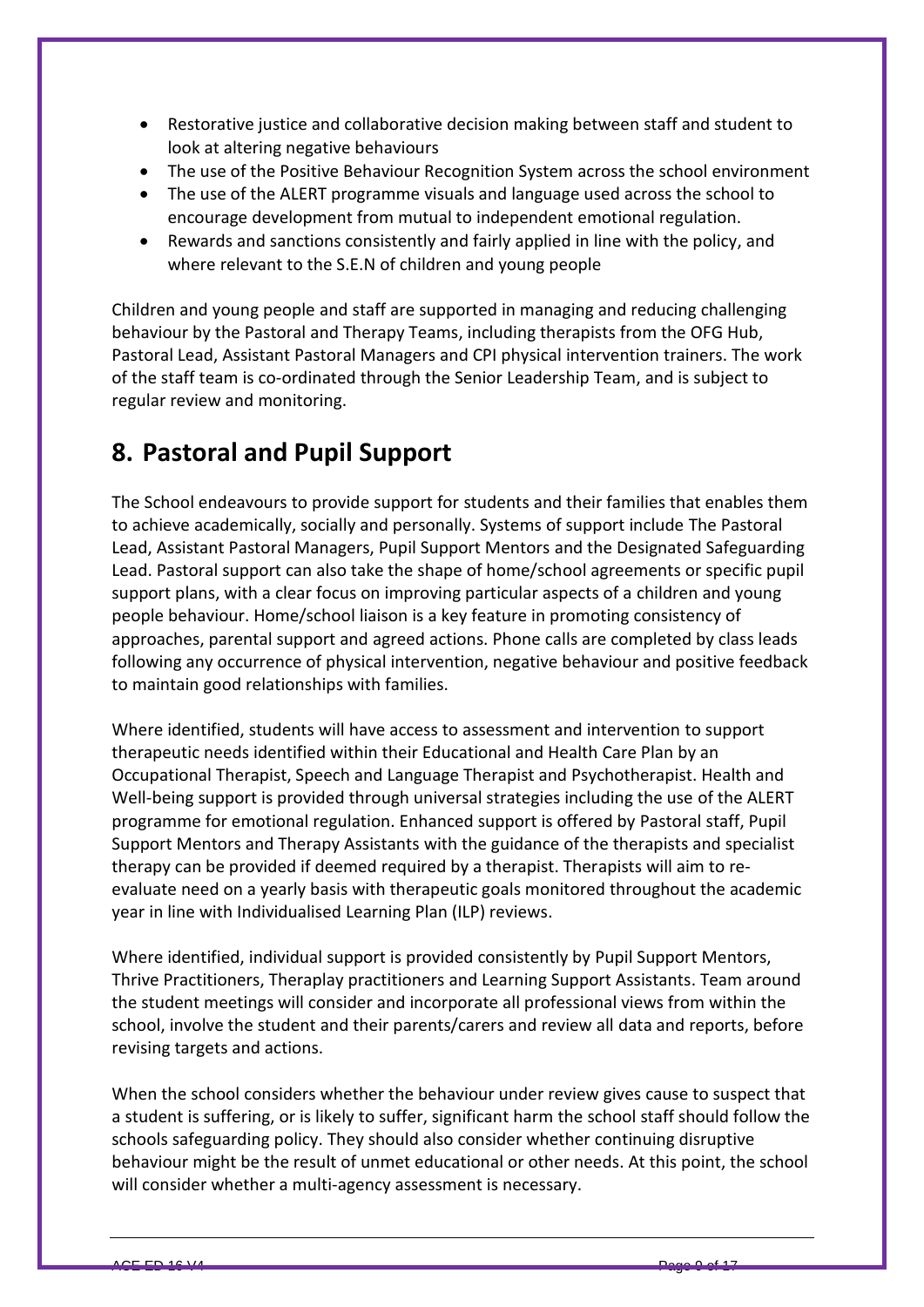## **9. The Use of Restrictive Physical Intervention (RPI) at The Holden School**

Many of the children and young people at The Holden School display a variety of challenging behaviours which result in a range of strategies, including physical interventions being used in order to reduce risk. Staff are encouraged to adopt different methods of de-escalation via appropriate training and the promotion of positive relationships throughout the school. By doing this we wish to create an environment whereby all parties are kept safe but that also encourages children and young people to be involved in the process of being reflective about their behaviours.

The organisation uses Management of Actual or Potential Aggression (Pivitol MAPA) as a preferred method of disengagements as approved by The Crisis Prevention Institute. The three types of a disengagement as stated by Pivitol MAPA are low, medium and high disengagement.

Disengagements involve a range of techniques according to the level of risk they are presenting to themselves or others. At the Holden School the use of disengagements is always used as a last resort (unless otherwise stated in a Pupil Wellbeing Plan) where other means of de-escalation are unsuccessful and where the degree of risk has been appropriately assessed. The use of disengagements as a strategy in event of a situation that involves elevated risk will always be determined in reference to:

- The seriousness of the incident
- The relative risks arising from using a physical intervention compared to an alternative strategy.
- The age, needs, culture, background, gender, stature and medical history of the student
- The student's response to previous RPI if engaged in such strategy
- The students therapeutic needs and the risk of impact
- The application of increasing or decreasing force in response to the children and young people behaviour.

All of the above would be considered through Individual Pupil Risk Assessment and Pupil Passport, or changes to legislation.

#### **Staff Authorisation to use restrictive physical intervention/staff training:**

The Holden School recognises that as employers we are responsible for ensuring that staff receive training, which is inclusive of updates and refresher courses appropriate to their role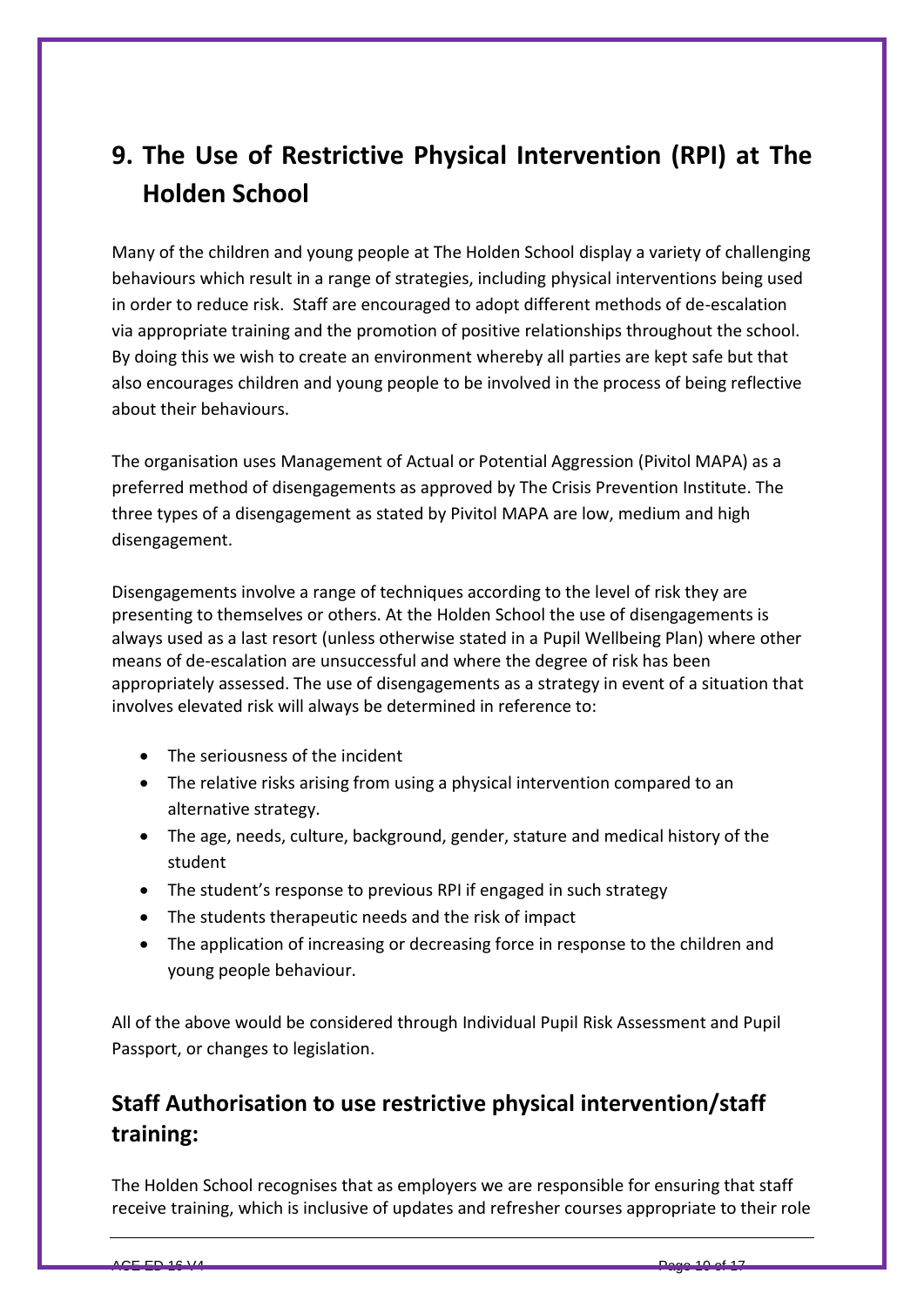and responsibility. All staff working directly with children and young people at The Holden School will receive training in de-escalation and disengagements techniques. The adopted method chosen by the organisation is that of 'MAPA'. This is a framework that encompasses a range of approaches and methods to manage challenging behaviour. By using MAPA we ensure that the positive handling strategies used with the young people have sufficient range and flexibility to be appropriate across the age and development range. Training provided by on site tutors enables the staff group as a whole to feel more confident and competent in their management of challenging behaviour and to reflect on the use of deescalation with the view to always use disengagements as last resort strategy. The school aims to promote the least intrusive positive handling strategies with an emphasis and preference for the use of verbal, non-verbal de-escalation strategies being used and exhausted before physical intervention strategies are used (unless otherwise stated in a Pupil Wellbeing Plan). Through regular training on an annual basis staff are provided with open forums to discuss and develop their practice. The school sustains an in-house team of trainers at Intermediate and advanced level which meets all its training and support needs. Pivitol MAPA techniques seek to avoid injury to the service user but whilst some physical injury potential can be reduced there remains some risk, with potential for possible bruising or scratching that may occur accidentally, and these are not to be seen necessarily as a failure of professional technique, but a regrettable and infrequent side effect of insuring that the service user remains safe.

#### **Justifications to use Disengagements:**

As a general rule nobody has the right to touch, move, hold or contain another person, however the staff at The Holden School act within exceptional circumstances and operate within a higher duty of care due to the needs of each individual, therefore we set out to clearly define the justifications by which the staff are to use restrictive physical intervention in order to maintain appropriate practise.

The staff will work within the following parameters:

- *They should be clear about why the action they took was NECESSARY.*
- *They should be able to show that any actions taken were in the young person's BEST INTEREST and that actions were REASONABLE AND PROPORTIONATE.*

Physical Intervention can be used for a number of positive outcomes:

- *To prevent injury to self or other children*
- *To prevent injury to staff members or any other person*
- *To prevent serious damage to property or to prevent a criminal offence from occurring*

The above justifications are applied both in care and education settings, however in education intervention can also be applied in the following instance:

 *Any behaviour prejudicial to the maintenance of good order and discipline within the school or among any of its students.*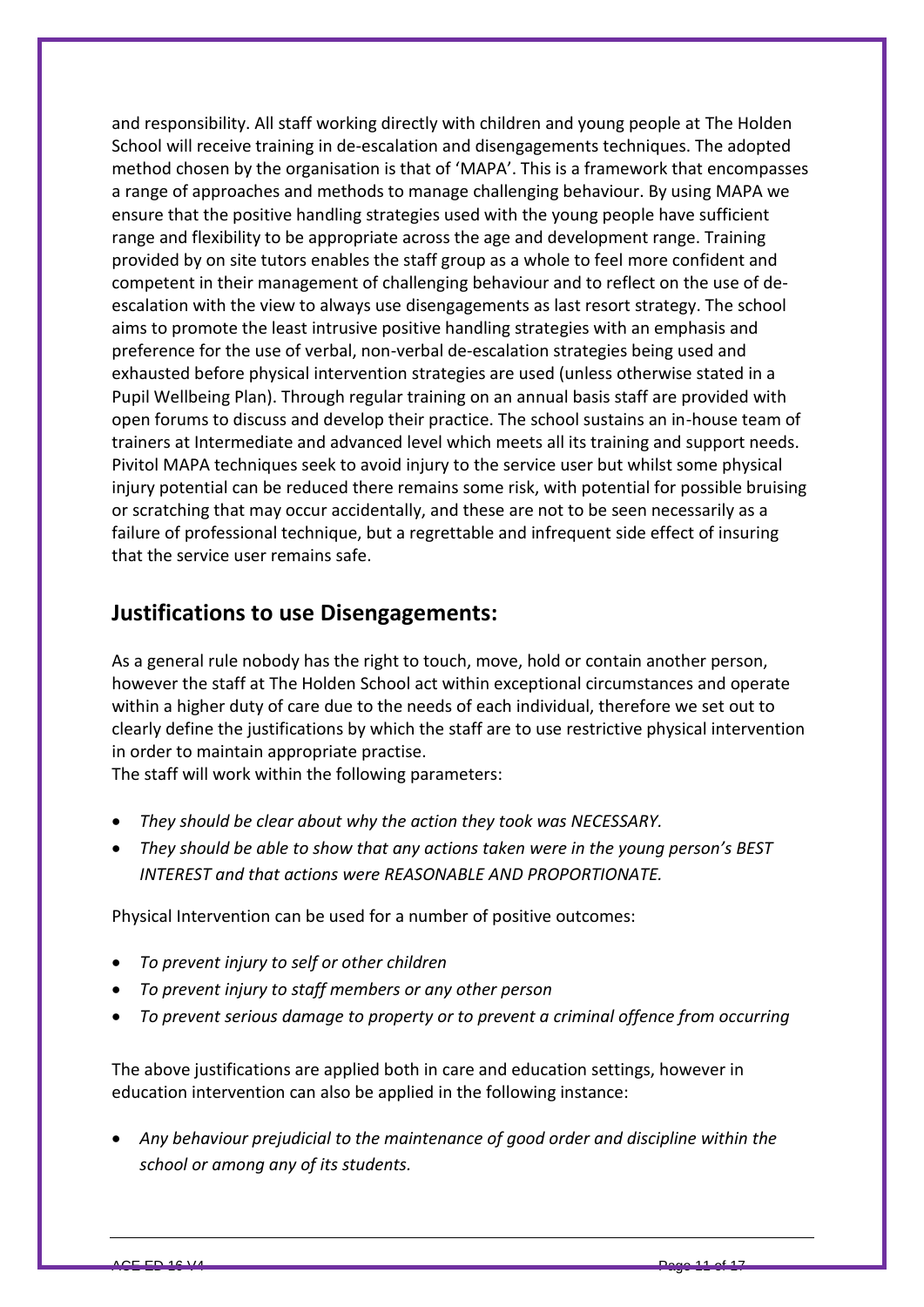It is important to note that behavioural strategies such as 'withdrawal', 'seclusion' and 'time out' can be viewed as forms of physical intervention. These are defined as followed;

- Withdrawal-involves removing a child or young person from a situation which causes anxiety or distress to a location where they can be continuously supported until they are ready to resume their activities
- Time out involves restricting access to reinforcement as part of a planned behavioural programme, in consultation with the organisations psychotherapy service
- Seclusion-involves a child or young person being forced to spend time alone against their will. **(The Holden School does not make use of seclusion as a planned response to behaviour management at any time)**

It is an expectation that all staff will employ the following assessment of risk when making the decision to physically intervene:

1 – **A**ssess

Identify hazards and people likely to come into contact with them

2 – **R**educe

Control the environment, issue clear guidance, provide training with a gradual and graded approach and change working practices to reduce exposure

3 – **C**ommunicate –Behaviour Support Plan

#### **De-escalation:**

Through Pivitol MAPA staff are encouraged to adopt a range of de-escalation techniques in order to avoid RPI. These can include:

- **Use of space**
- **Changes to the environment**
- **Planned positive distraction**
- **Verbal and/or visual advice/support**
- **Tactical Ignoring**

All of the strategies are encouraged in order to use disengagement as a last resort and more details on these techniques can be found within the Pivitol MAPA manual and in the schools behaviour policy.

#### **9.1. Safe space**:

As part of other de-escalation strategies, we have a number of 'Safe space/Fort Able Rooms' in school in order to support young people in managing their behaviour. These are spaces specifically designed in order to create an environment where young people can go to in a time of heightened anxiety or distress. The emphasis of these rooms or spaces is to provide a safe place with low distraction/low stimulus in order to aid the recovery process.

When a young person is using a breakout room or space they are always monitored and supported by a member of the staffing team. If a young person wishes to have time alone in order to help them recover or self-reflect the staff will keep a discreet distance so that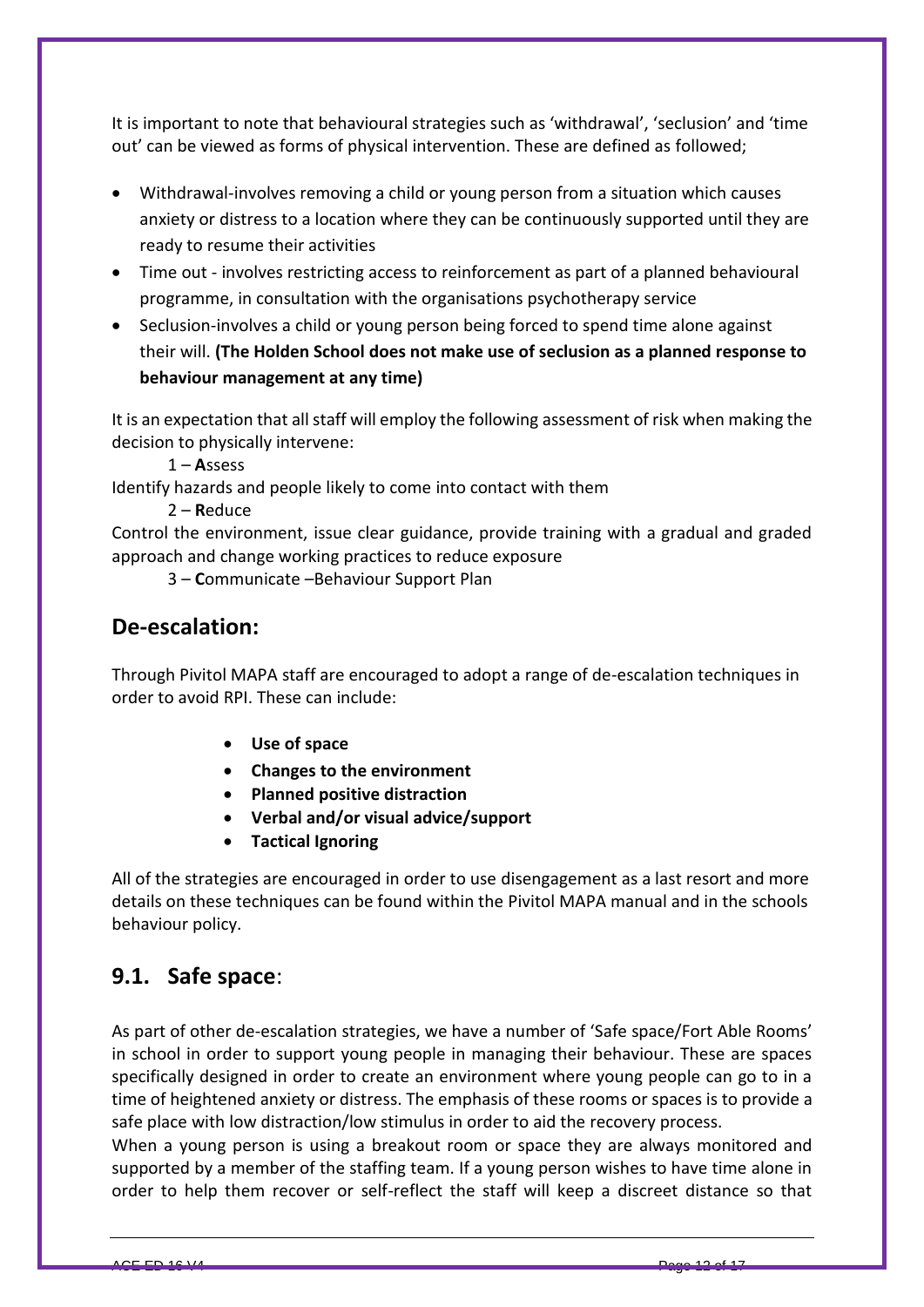supervision can be maintained at all times. The young people are never left completely alone and will never be left in a room on their own.

Safe spaces are identified for students on an individual basis during the transition to The Holden School, with the help of the student, designated educational team and Pastoral Team. If a student wishes to utilise alternative areas as safe spaces these will be reviewed on an individual basis. All staff at The Holden School are responsible for the completion of Fort Able's and All About Me's with students during the first transition weeks. Staff are responsible to update these frequently and to complete rehearsals of using safe spaces with the students.

#### **9.2. Pupil Passports:**

At The Holden School we acknowledge that children and young people may display a variety of challenging behaviours including physical aggression or self-abusing behaviour, however we aim to be as proactive as we can in managing this and attempt to anticipate these possibilities and take action to reduce the likelihood that they will occur. Behaviour management planning for each young person at The Holden School is an integral part of our personalised approach and we encourage multi-disciplinary working in order to achieve the best outcomes for all children and young people. Input is provided from care and education, as well as our Therapy Hub team, comprising of Well-being Coordinator, Occupational Therapist, Psychotherapist and Speech and Language Therapist. Plans outline behaviours which may be exhibited by young people, triggers/settings for behaviours, de-escalation strategies and planned responses, disengagement techniques most effective/appropriate to the individual as well as specific techniques which would not be appropriate to use (whether this may be due to historical disclosure or a medical condition). The Holden School ensure, where possible, that children and young people are actively involved in the process of creating an individualised plan which encourages opportunity for them to own their behaviour and to develop their own strategies to improve behaviour.

The Holden School has a protocol for the reporting of incidents of any physical intervention that all staff are involved in. The school incident reporting system allows SLT and Assistant Pastoral Managers to monitor and evaluate incidents regularly with a consistent approach. All of the staff are supported in incident recording and reporting throughout day to day practise and also via training provided by Pivitol MAPA Instructors.

Through consistently monitoring the use of disengagements we can inform practise throughout the organisation and use information to assist in planning for change and achieving the desired outcome of reduced levels of disengagements.

The process of monitoring involves capturing key data electronically which can be in assessed to form patterns and trends to inform evaluations. This in turn can form a basis for rationalising Pupil Support Plans and enhanced therapeutic timetables.

#### **9.3 Post incident support (staff/student):**

Any challenging behaviour that may occur within The Holden School can often be a result of a breakdown in communication. All Staff involved in supporting the children on a day to day basis should always aim to understand what function the behaviour serves and support and encourage the individual to learn more socially acceptable ways of expressing their need for help and support. Staff are encouraged to reflect on the functions of behaviour including sensory, escape, tangible and attention.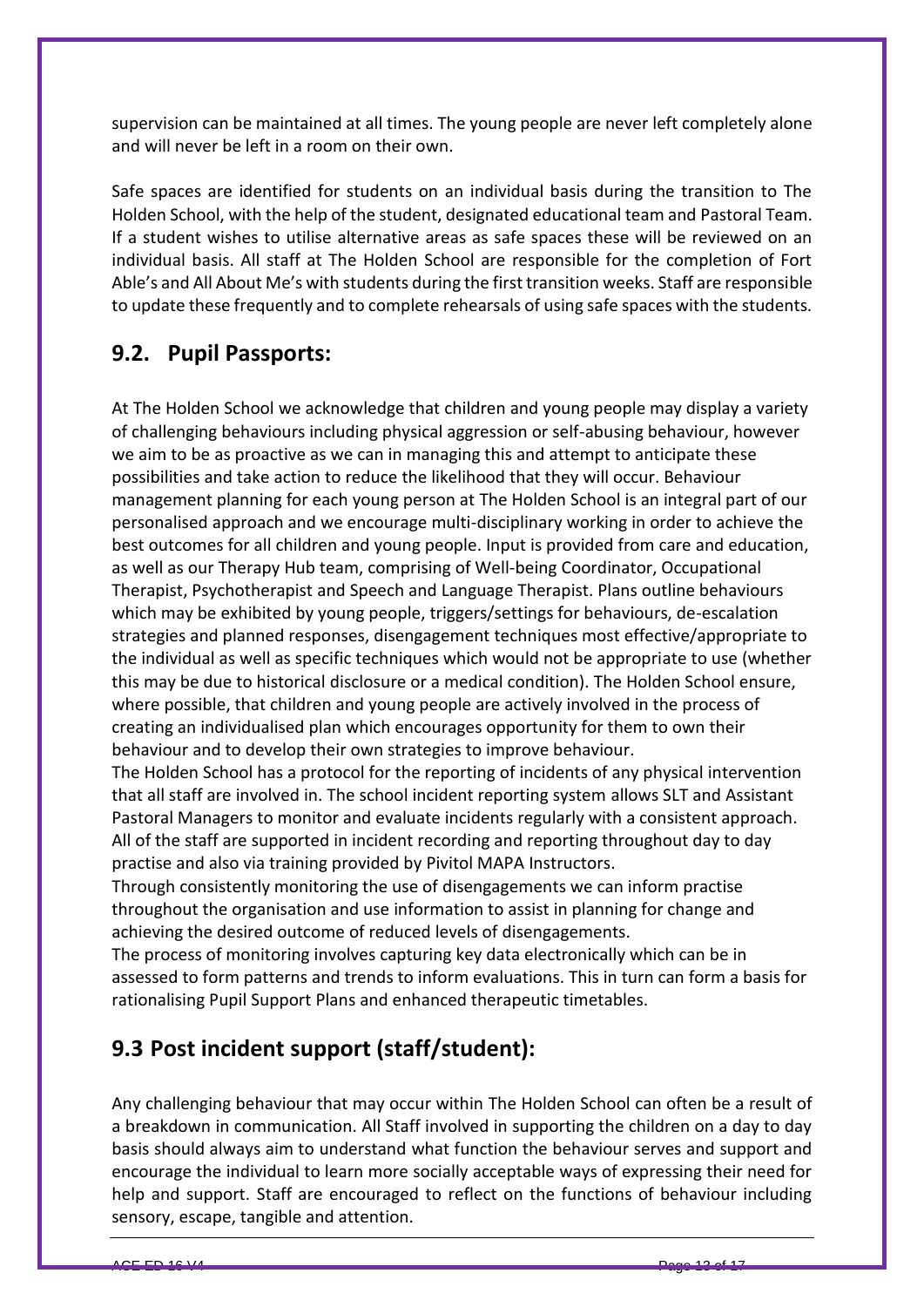Staff and young people are offered the opportunity to discuss and review instances of disengagement through a de-brief system. The organisation encourages all involved to participate in this process as we value the support this exchange can offer both the staff and the young people. This may include dialogue in respect to re-establishing relationships, building relationships and assessing the effectiveness of RPI etc. Class teams complete staff de-briefs with any staff member involved and with students involved in reflective practice. If a students behaviour has had to be managed through physical intervention for their or others safety, the student must complete a 10 minute reflective piece with a staff member during the next immediate 10 minute timetable break. This is a reflective collaboration to look at students view of what happened, staff view of what happened and how the student and staff member can work together to reduce the chance of this happening again. This time is also used to debrief the student to support their wellbeing post incident. Through Pivitol MAPA training and on-going supports from the Tutors staff are encouraged to adopt the following process when offering de-brief:

- **Hear -** To listen to all sides of the story first.
- **Explain -** Discuss the reasons behind why staff took the action they did in order to improve relationships.
- **Link -** To show how feelings can often drive behaviours.
- **•** Plan Use the session to work together to find better ways of dealing with arising problems.

Staff may also use the **PIL** (Post Incident Learning) App with students to enable them to reflect on the any incidents and their behaviour choices. This is to support students that may not want to engage in conversation with staff post incident or use alternative means of communication to verbal communication.

Ultimately de-brief offers the opportunity for reparation and reflection helping to inform future decision making and planning. Any discussions will be recorded as appropriate on the RPI form and, if required, will be followed up by a senior member of staff. Onsite support is aided by staff trained in counselling skills that can have further input should young people/staff feel they need further assistance.

#### **9.4 Complaints:**

Following a disengagement incident or any positive behaviour management strategy all young people have the opportunity to make a complaint should they wish to do so. This can either be raised during a de-brief session or after the incident with a member of staff that the young person feels comfortable with. The Holden School has a complaints policy that young people are informed of when they first arrive and can be directed to in order to aid them with staff support to view their feelings. All young people will be supported to make a complaint via the appropriate procedure and all efforts will be made to resolve any arising issues.

#### **10. Rewards and Sanctions Statement**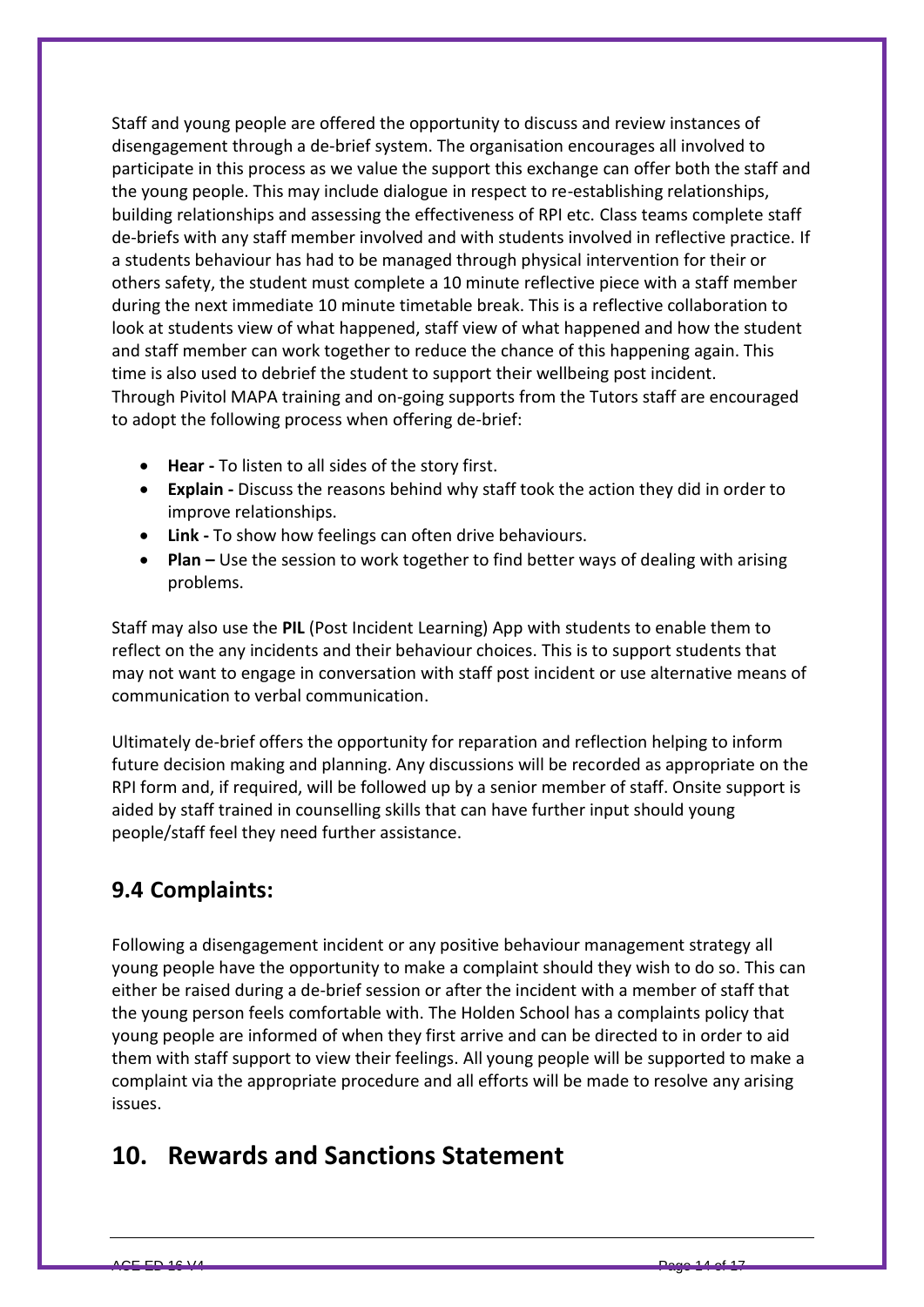Rewards and Sanctions form part of the School's Behaviour Policy practices and procedures. Rewards should reinforce positive behaviour or recognise a good achievement across all learning environments. Sanctions should be applied when seen fit by staff members, if the use of the Positive Behaviour Recognition System has not been recognised by the student on multiple occasions resulting in continued inappropriate behaviour.

Giving rewards is one way of giving feedback on how well children and young people are doing. We all like rewards! Letting children and young people know they are doing well should happen a lot and rewards are part of this. Here is a list of ideas that are used at The Holden School (the list is not exhaustive):

- Verbal praise
- Positive Points & Dojo's
- Weekly assembly celebration of success
- Holden Shop for reimbursement of money earned from positive point collection
- Head Teachers award
- Class of the week award where the class looks after our school mascot bear
- $\bullet$  Trips
- Extra responsibilities including prefect
- Positive time with individual staff
- Supporting other children and young people
- Tokens, stars, badges and commendations
- Time on the computer
- Having a story read to you
- Positive phone calls home at least once fortnightly from class teacher
- First choice of reward activities at golden time
- Positive letters/postcards home
- Positive feedback on young person's work

Where rewards are material items it is a good idea not to over-use them as this can reduce their effectiveness.

## **11. Sanctions and The Positive Behaviour Recognition System (PBRS)**

Sometimes things don't go well and people do things they shouldn't. It needs to be very clear what will happen if this occurs and all the adults have a consistent approach, so if these things happen these will be the sanctions. Sanctions need to be carefully monitored to determine their effectiveness.

As part of the therapeutic curriculum at The Holden School sanctions are used sparingly, with the use of the positive behaviour recognition system used alternatively. The system encourages students to engage in positive behaviours that reflect self-governance/ regulation throughout the school day. The multiple stages of the system are used throughout individual lessons and recreational times, with teachers and learning support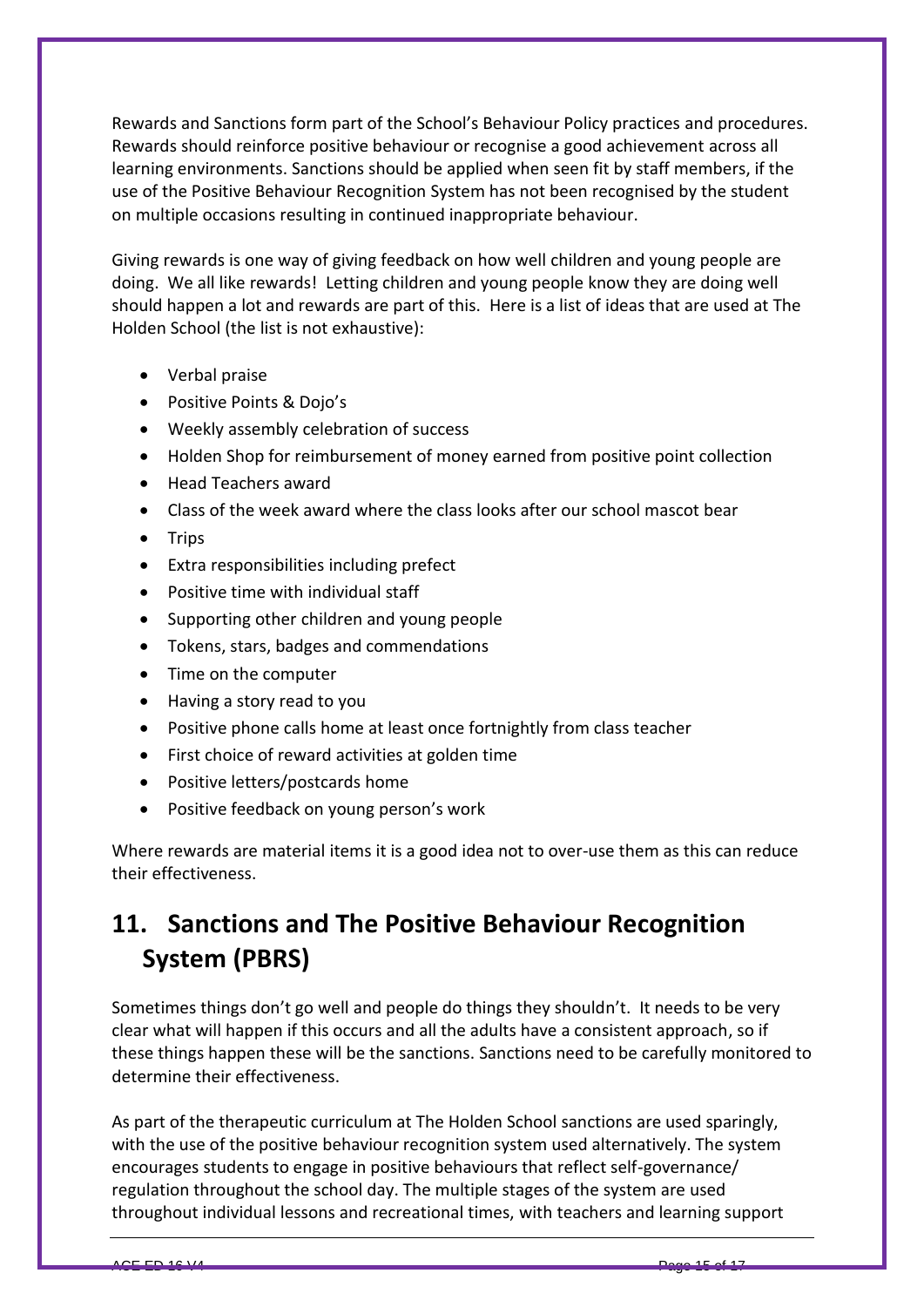assistants moving the student up or down the system dependent on behaviour, engagement and attitude to lessons. Within each lesson a student will be given a clear instruction for opportunity to work up the system to self-governance by showing self-regulation for a short period. Negative behaviours are not sanctioned within the system if the student is able to engage with help from staff to achieve self-regulation and reflection after the incident.

*The age, needs, capacity and abilities of the young person should be considered when applying natural consequences. Staff must act reasonably, fairly, consistently and proportionately when administering a consequence. Staff should also evaluate the risks or special circumstances when administering a consequence. The following consequence can be applied by all teaching staff within the school:*

- Verbal reprimand/correction
- Restorative justice
- Loss of technology (if negative behaviour was related to use of technology)
- Completion of 5/10 minute reflective intervention
- Daily monitoring of behaviour
- Catch-up with missed or incomplete work (missed learning to be completed as part of Golden Time)
- Loss of privileges  $(1<sup>st</sup>$  Options choice)

For the more serious sanctions an accurate record should be kept in the sanctions log. The staff are required to consult with a member of the senior leadership team before recommending and administering

For example;

- Ban from offsite provisions including swimming
- Fines relating to damage
- In school exclusion (not directly in the classroom)
- In more extreme circumstances the school may use temporary or permanent exclusions

## **12 Expected Standards of Student Behaviour**

The Holden School will provide clear behaviour guidelines to Children and young people and Parents, with regards the Schools expectations. The school sets high standards of behaviour from children and young people both in and out of school, the following is a code of conduct for children and young people;

- Children and young people are expected to be polite, respectful and use appropriate language at all times with staff, other children and young people and visitors
- Children and young people are expected to cooperate and comply with staff requests, guidance and instructions
- Children and young people are expected to engage positively in all lessons, completing set work and requesting support appropriately